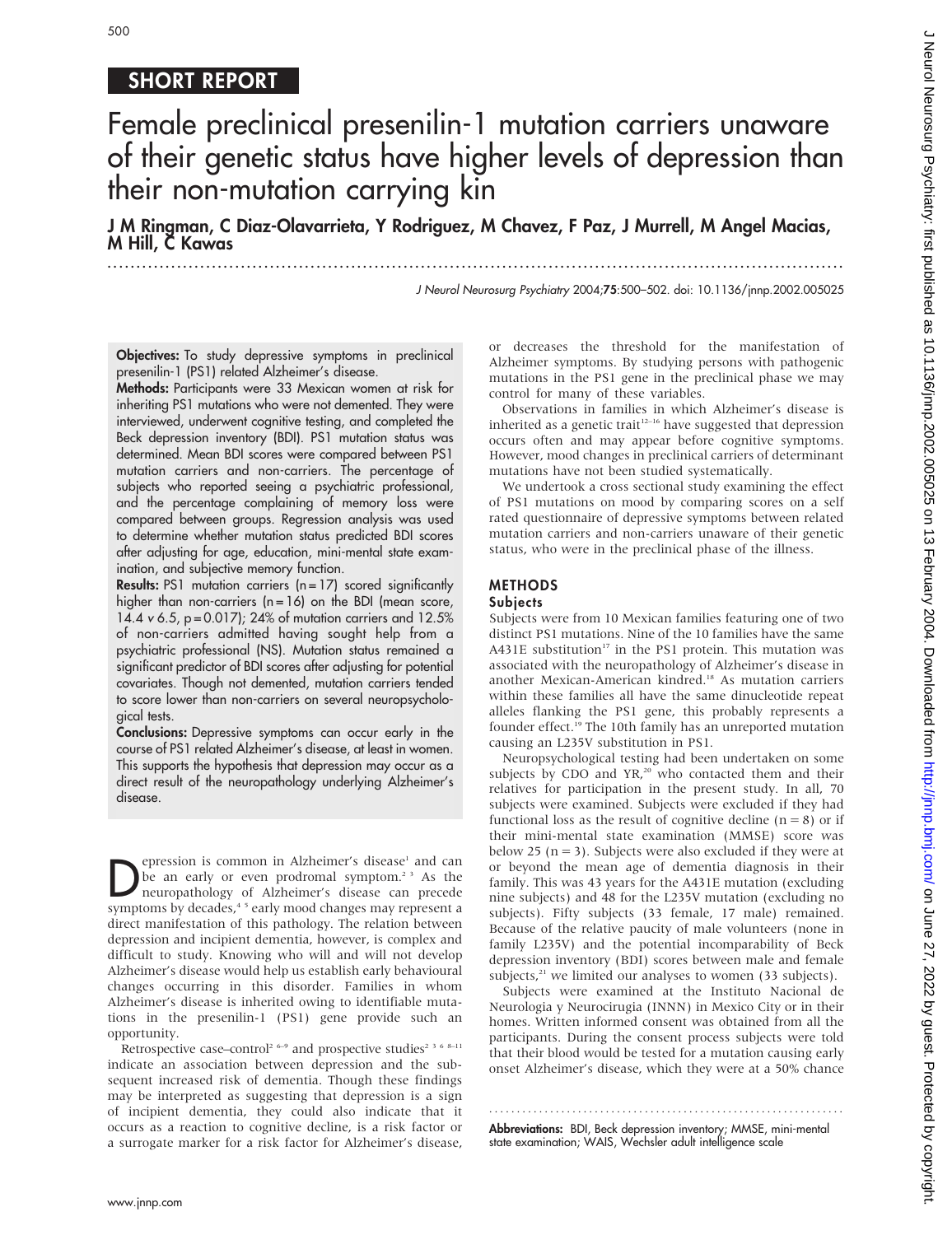of carrying, and that they would not be told the result. This protocol was approved by the institutional review boards at the University of California, Irvine, the INNN, and the Universidad de Guadalajara.

#### Cognitive testing

Subjects underwent an interview and a battery of Spanish cognitive tests<sup>20</sup> which included the BDI.<sup>22</sup> The interview also included questions regarding previous treatment by psychiatric professionals and about whether subjects felt they had problems with their memory or thinking.

Subjects completed the written form of the BDI. This is a standardised, validated, $22$  self administered survey consisting of 21 questions, on each of which subjects rate their depressive symptoms. By totalling the score on each item, the BDI provides a measure of depression severity.

Blood was drawn for genetic testing at the time of these assessments. Investigators were thus blinded to the genetic status of subjects at the time of both administration and scoring of the BDI.

#### Genetic testing

The blood was sent to JM who isolated the genomic DNA. The presence or absence of the A431E mutation was determined by restriction fragment length polymorphism analysis, and the L235V mutation by sequencing of exon 8 of the PS1 gene.

#### Data analysis

All results were collected by the principal investigator (JR). Mutation carriers and non-carriers were compared with regard to mean age, years of education, BDI scores, and neuropsychological test scores by independent samples, separate variance  $t$  tests. The square root of BDI scores was used in analyses. Two way analysis of variance (ANOVA) was employed to study differences in BDI scores attributed to mutation status and PS1 mutation type.

A  $\gamma^2$  test was also used to compare the proportion of mutation carriers and non-carriers who answered yes when asked if they felt they had memory problems. Regression models were used to explore the interrelations of mutation status, subjective memory loss, age, education, and MMSE score.

#### RESULTS

The demographic characteristics of the study population are given in table 1. Mean age (30.8  $\nu$  29.1 years, p = 0.56) and years of education (11.6  $\nu$  12.5, p = 0.42) did not differ between PS1 mutation carriers  $(n = 17)$  and non-carriers  $(n = 16)$ . When a probability (p) value of  $\leq 0.05$  was used as a cut off, PS1 mutation carriers performed more poorly on the MMSE, trails making test part B (time), WMS associative learning subtest–immediate recall, and the Wechsler adult intelligence scale (WAIS) block design.

Mutation carriers scored significantly higher on the BDI than non-carriers (14.4  $\nu$  6.5, p = 0.017) (fig 1). Thirty five per cent of mutation carriers and 25% of non-carriers had BDI scores above 12. Twenty four per cent of mutation carriers admitted to having sought help from a psychologist or psychiatrist, compared with 12.5% of non-carriers.

There were 22 subjects from families with the A431E mutation (12 carriers and 10 non-carriers) and 11 from the family with the L235V mutation (five carriers and six noncarriers). In families featuring the A431E mutation, the mean BDI score of the mutation carriers was 8.6,  $\nu$  2.5 for noncarriers; for the family with the L235V mutation the mean score of the mutation carriers was 16.8,  $\nu$  8.9 for non-carriers. Two way ANOVA indicated significant differences in mean BDI scores between mutation carriers and non-carriers Table 1 Demographic and cognitive characteristics of the study population

|                                 | <b>PS1</b> mutation<br>present | <b>PS1</b> mutation<br>absent |          |
|---------------------------------|--------------------------------|-------------------------------|----------|
|                                 | $(n = 17)$                     | $(n = 16)$                    | p Value  |
| Age (years)                     | 30.8(1.87)                     | 29.1(2.04)                    | 0.558    |
| Education (years)               | 11.6 (0.65)                    | 12.5(0.81)                    | 0.418    |
| Number with subjective          |                                |                               |          |
| memory complaints               | 9(53%)                         | 9(56%)                        | 0.583    |
| <b>BDI</b> score                | 14.4(3.10)                     | 6.5(1.66)                     | $0.017*$ |
| Number with BDI score $\geq 13$ | 6(35%)                         | 4 (25%)                       | 0.397    |
| Number having sought help       | 4 (24%)                        | 2(12.5%)                      | 0.616    |
| from a psychiatric professional |                                |                               |          |
| MMSE score                      | 28.0 (0.31)                    | 29.4 (0.18)                   | 0.001    |
| Trails making test-part B,      |                                |                               |          |
| time(s)                         | 125.3 (13.33) 72.8 (5.28)      |                               | 0.001    |
| Wechsler memory scale,          |                                |                               |          |
| associative learning subtest-   |                                |                               |          |
| immediate recall                | 16.0(0.75)                     | 18.2 (0.53)                   | 0.027    |
| WAIS block design               | 31.7 (1.79)                    | 36.7(1.55)                    | 0.044    |
| Values are mean (SD) or n (%).  |                                |                               |          |

BDI, Beck depression inventory; MMSE, mini-mental state examination; PS1, presenilin-1; WAIS, Wechsler adult intelligence scale.

 $(p = 0.022)$ . Differences between the two types of mutation (L235V  $\nu$  A431E) almost reached significance ( $p = 0.054$ ).

Fifty three per cent of mutation carriers had subjective memory problems, compared with 56% of non-carriers  $(p = 0.583)$ . Adding mutation status (presence or absence) to a regression model with subjective memory problems as a predictor increased multiple  $R^2$  from 0.07 to 0.25. When mutation status was added to a model including age, education, and MMSE as predictors, multiple  $R^2$  increased from 0.04 to 0.19.

#### **DISCUSSION**

The results of our study are consistent with reports that depression occurs in at-risk members of families with early onset Alzheimer's disease.12–16 We divided these subjects into those carrying and not carrying PS1 mutations and found that women with mutations had higher levels of depression as measured on the BDI. As subjects were unaware of their mutation status, and as this continued to be a strong predictor of BDI scores when the presence or absence of cognitive complaints was taken into account, it is unlikely



Figure 1 Beck depression inventory (BDI) total scores for 33 Mexican female preclinical PS1 mutation carriers (n = 17) and non-carriers  $(n = 16)$ .